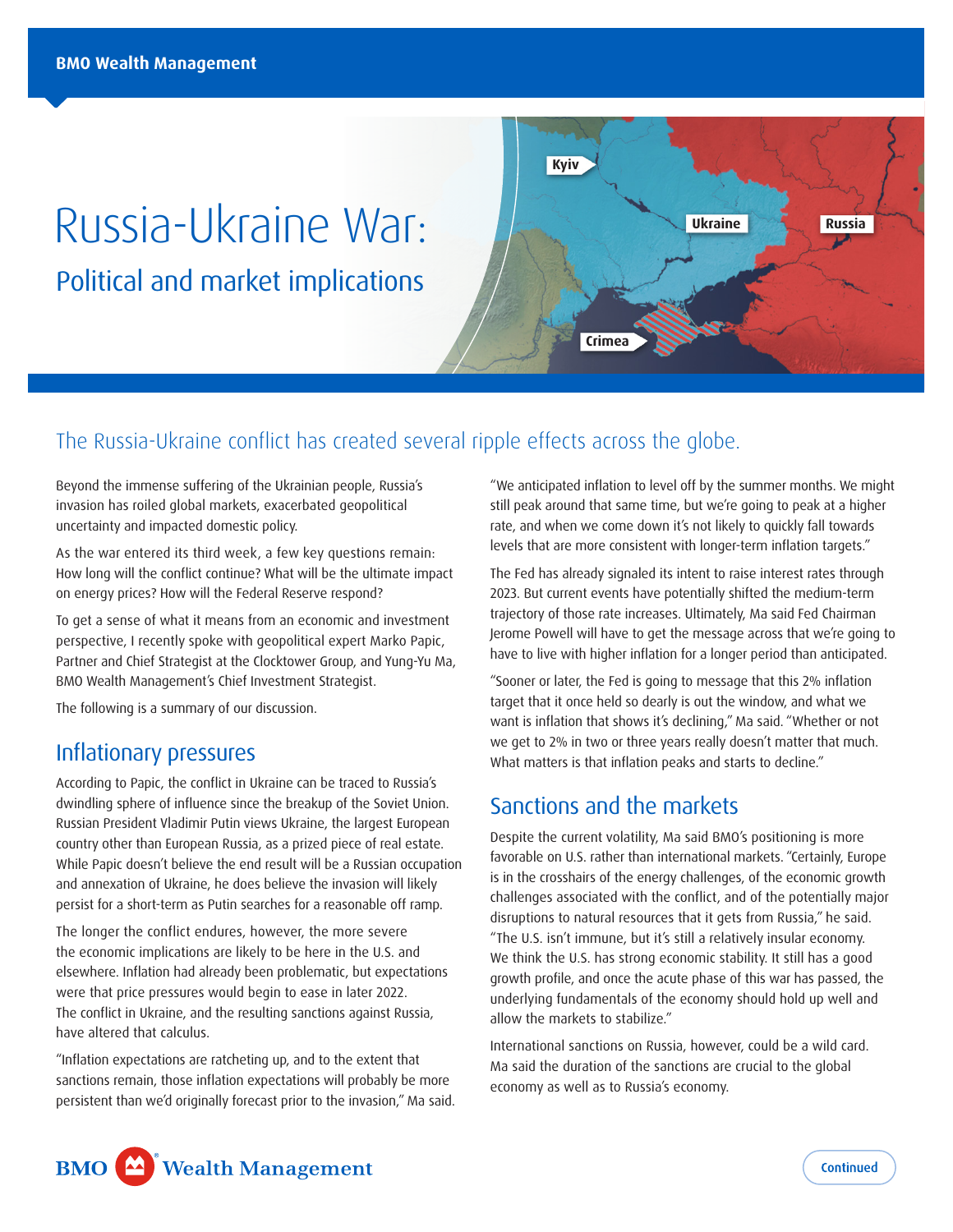"Clearly, the risk in Europe is going to be higher, given the dependence on Russian energy and the proximity of those economies," Ma said. "But overall, the risks get spread out pretty far. Emerging markets tend to have more difficulty with inflationary pressures because it often comes with currency devaluation and difficulty paying external debts."

"On the flipside," Ma continued, "China has put forward some modestly aggressive growth targets, which should come with stimulus to try to offset some of that fallout. There are a lot of moving parts right now, and I think a lot is dependent on what the longer-term sanction regime looks like on Russia, and whether or not part of Putin's strategy is to try to negotiate away some of the heavier ones that have been placed on Russia, and whether that's successful."

Even if the conflict were to conclude within the next few weeks, however, Papic doesn't believe the U.S. would be quick to roll back its sanctions, particularly those against the Russian central bank. And that could pose a significant threat to global markets.

"If the Americans don't roll that back," Papic said, "what I fear is that Russia is going to start acting in a way where it's self-embargoes potentially critical commodity exports, whether it's palladium, nickel, aluminum—you'd see wild price actions because of that. Russia produces 16% of the world's potash, which is a key input into food. And of course, oil. The ultimate scare factor would be to selfembargo oil. We've done an analysis that shows that Russians will basically make money—they would replace lost volume with a price appreciation of the commodity."

Papic added that oil prices could still appreciate beyond \$130 a barrel of West Texas Intermediate crude if Russia decides to curtail its exports. "That's something I'm very afraid of, because that makes this conflict last a lot longer than the military operations on the ground in Ukraine. And it starts having shades of 1973—the Yom Kippur War, the OPEC embargo, and of course the deep stagflation that followed it."

# End in sight?

It's difficult to determine how long the conflict will continue. But for his part, Papic approaches politics from what he calls a "constraint-based framework." That is, focus on the material constraints that policymakers face, not their beliefs or desires, to predict their future behavior. Papic said domestic politics represents the biggest constraint on Putin. Particularly, the social contract Russian citizens expect its government to honor.

"In Russia, the contract is you don't give us the chaos of the 1990s, and we won't ask for a vote," he explained. "The 1990s are embedded in the psyche of the Russian people. The 1990s were a terrible era in which there were bread lines, there was hyperinflation, the ruble collapsed, there were defaults, and there was geopolitical chaos. It was very bad. What I'm seeing right now in Russia is the beginning of the '90s again, and that's something that Putin can't go back to. He will lose the social contract between United Russia, which is his party, and the people."

Another key constraint facing Russia, Papic said, is that the overwhelming majority of Ukrainians are not in favor of the Russian government, which will make it difficult for Russia to occupy the country.

"There's maybe 10% of Ukrainians who will welcome [Russia]," Papic said. "Remember, in 2014 Putin took the two parts of Ukraine [when he annexed incorporated Crimea as the Republic of Crimea and the federal city of Sevastopol] that were the most pro-Russian, so there's nobody welcoming Russians in Ukraine. For them to garrison a country of 43 million people that's rabidly anti-Russian, they're going to need 250,000 troops stationed permanently—the number of troops America had in Europe [after World War II]. The United States is a \$17 trillion economy; the Russian economy is smaller than the state of Texas. That's why I think we are in the early stages of the end of this war."